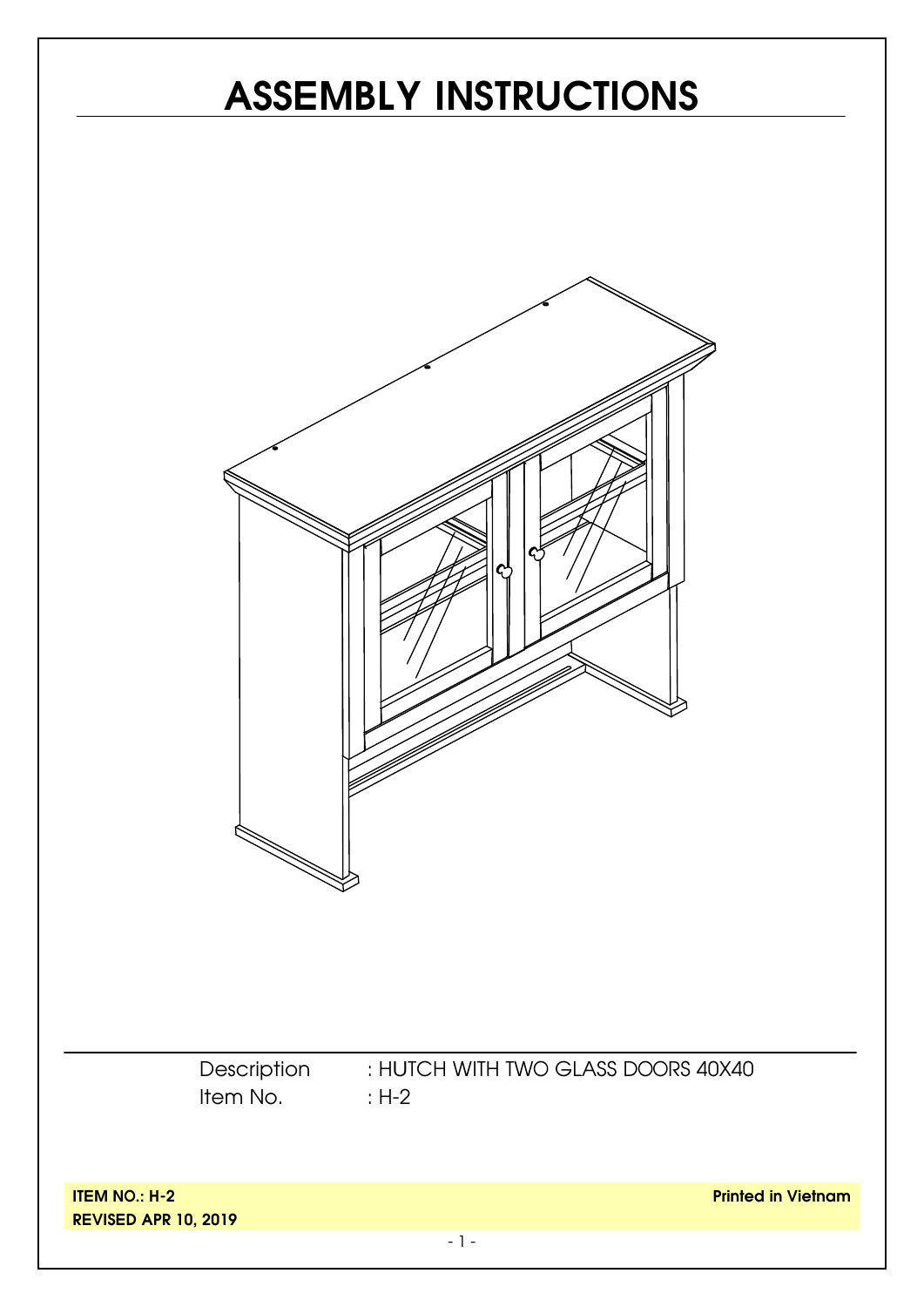#### **BEFORE ASSEMBLY**

Thank you for purchasing this quality product. This product has been designed for easy assembly and constructed for durability. All parts were checked prior to packaging to insure quality. Prior to beginning assembly, however, make sure all parts and hardware are included and free of obvious defect. If a part is missing or defective, please contact the store where purchased. If hardware is missing, or you need help with assembly, please call toll free 888-944-8396.

#### **IMPORTANT NOTE:**

- Place all wooden parts on a clean and smooth surface such as a rug or carpet to avoid the parts from being scratched.
- Remove all wrapping material, including staples & packing straps before you start to assemble.
- DO NOT tighten all screws and bolts until completely assembled.
- Keep all hardware parts out of reach of children.

#### **WARNING:**

Long exposure to rubber or soft plastic may cause a chemical reaction and damage the finish of your product. Protect the surface of the product with cloth if you are using any product with rubber feet or base.

#### **ASSEMBLY TOOLS REQUIRED**

NOT INCLUDED

**PARTICIPATION** 

**ITEM NO.: H-2 REVISED APR 10, 2019**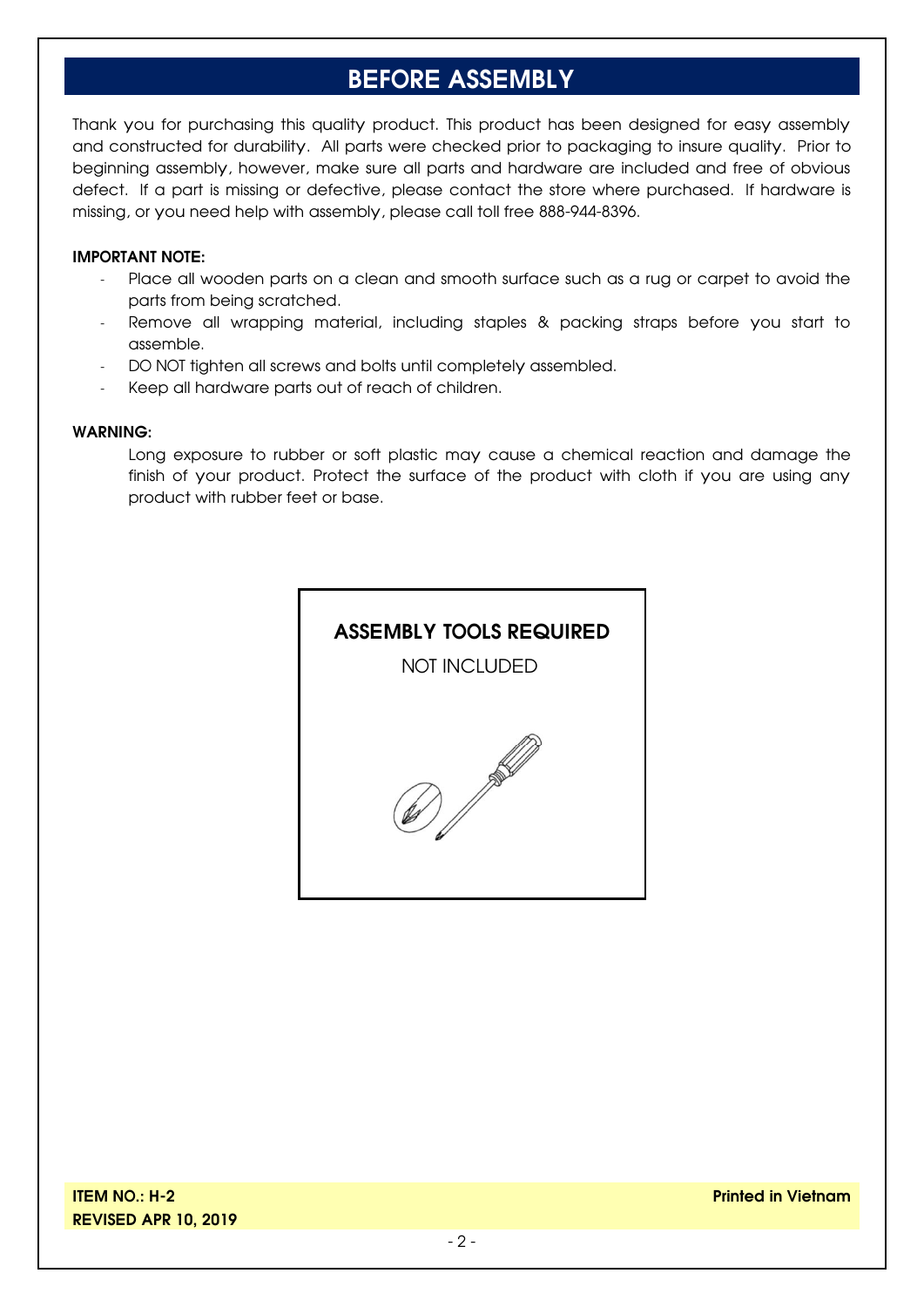#### **PART LIST**

When unpacking, please be careful not to discard any parts with the packaging. Before continuing, please make sure you have the following parts:

| <b>NO</b>        | Description               | Qty          | Sketch | <b>NO</b>    | Description                    | Qty            | Sketch   |
|------------------|---------------------------|--------------|--------|--------------|--------------------------------|----------------|----------|
| $\blacktriangle$ | Crown                     | $\mathbb{I}$ |        | $\mathbf G$  | Bottom shelf                   | $\mathbb{I}$   |          |
| $\, {\bf B}$     | Front frame<br>with doors | $\mathbf{1}$ |        | H            | Back panel<br>(Upper)          | $\mathbf{I}$   |          |
| $\mathbf c$      | <b>Base frame</b>         | $\mathbf{I}$ |        | $\mathbf{I}$ | Back panel<br>(Lower)          | $\mathbb{I}$   |          |
| $\mathsf D$      | <b>Back rail</b>          | $\mathbf{I}$ |        | J            | Glass (Shelf)                  | $\sqrt{2}$     | $\equiv$ |
| E                | Side panel<br>(L-R)       | $\sqrt{2}$   |        | K            | Glass (Door)                   | $\overline{2}$ |          |
| $\mathsf F$      | Adjustable<br>frame       | $\mathbb{I}$ |        | $\mathsf L$  | Light<br>(light-<br>connector) | $\mathbbm{1}$  |          |

**ITEM NO.: H-2 REVISED APR 10, 2019** **Printed in Vietnam**

- 3 -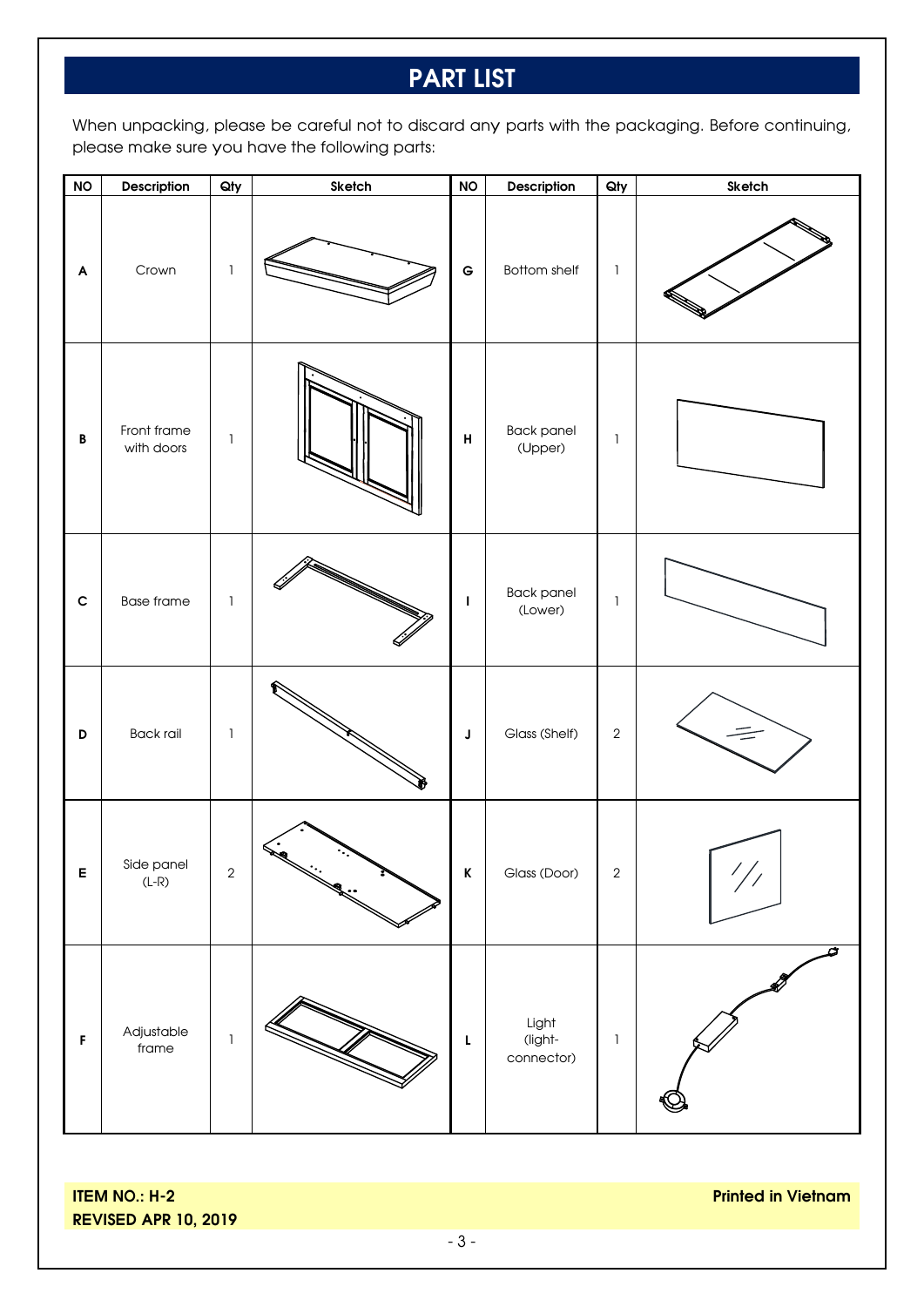## **HARDWARE LIST**

When unpacking, please be careful not to discard any parts with the packaging. Before continuing, please make sure you have all of the following hardware:

| <b>NO</b>               | Description                                            | $Q$ ty         | Sketch                | <b>NO</b> | Description                            | Qty          | Sketch                                                                                                                                                                                                                                                                                                                                                                                                                                                                                                                                                                                                            |
|-------------------------|--------------------------------------------------------|----------------|-----------------------|-----------|----------------------------------------|--------------|-------------------------------------------------------------------------------------------------------------------------------------------------------------------------------------------------------------------------------------------------------------------------------------------------------------------------------------------------------------------------------------------------------------------------------------------------------------------------------------------------------------------------------------------------------------------------------------------------------------------|
| $\mathbf 1$             | <b>Bolt</b><br>(M6 x 30mm)                             | $\overline{4}$ | mmmmmm                | 8         | Short Pan head<br>Screw<br>(M5 x 20mm) | 6            | $\left(\!\!\left(\begin{array}{c}\right.\right.\\ \left.\right.\right.\\ \left.\right.\right.\\ \left.\left.\right.\\ \left.\right.\\ \left.\right.\\ \left.\right.\\ \left.\right.\\ \left.\right.\\ \left\{ \begin{array}{c}\right.\right.\right.\\ \left.\right.\right.\\ \left.\right.\\ \left\{ \begin{array}{c}\right.\right.\right.\\ \left.\right.\\ \left.\right.\\ \left.\right.\\ \left\{ \begin{array}{c}\right.\right.\right.\\ \left.\right.\\ \left\{ \begin{array}{c}\right.\right.\right.\\ \left\{ \begin{array}{c}\right.\right.\\ \left.\left.\right.\\ \left.\right.\\ \left\{ \begin{array$ |
| $\overline{\mathbf{2}}$ | Lock Washer<br>$(\phi 6.5 \times 11$ mm)               | $\overline{4}$ |                       | 9         | L-Bracket                              | $\mathbf{2}$ |                                                                                                                                                                                                                                                                                                                                                                                                                                                                                                                                                                                                                   |
| 3                       | <b>Flat Washer</b><br>$(\phi 6.5 \times 13 \text{mm})$ | 4              |                       | 10        | <b>Bracket</b>                         | 4            |                                                                                                                                                                                                                                                                                                                                                                                                                                                                                                                                                                                                                   |
| 4                       | Long screw<br>(M4 x 40mm)                              | $\overline{2}$ |                       | 11        | Metal plate                            | $\mathbf{1}$ | $^{\circ}$<br>$^{\circ}$                                                                                                                                                                                                                                                                                                                                                                                                                                                                                                                                                                                          |
| 5                       | Medium screw<br>$(M4 \times 30$ mm $)$                 | 15             | rmm                   | 12        | Steel band                             | $\mathbf{1}$ | 0000000000                                                                                                                                                                                                                                                                                                                                                                                                                                                                                                                                                                                                        |
| $\pmb{6}$               | Short screw<br>(M3.5 x 15mm)                           | 16             | $\blacktriangleright$ | 13        | Knob                                   | $\sqrt{2}$   |                                                                                                                                                                                                                                                                                                                                                                                                                                                                                                                                                                                                                   |
| $\overline{7}$          | Long Pan head<br>screw<br>(M4 x 30mm)                  | $\overline{2}$ | (f ) dodddoddd        | 14        | Allen key<br>(M4 x 30mm x 110mm)       | $\mathbf{1}$ |                                                                                                                                                                                                                                                                                                                                                                                                                                                                                                                                                                                                                   |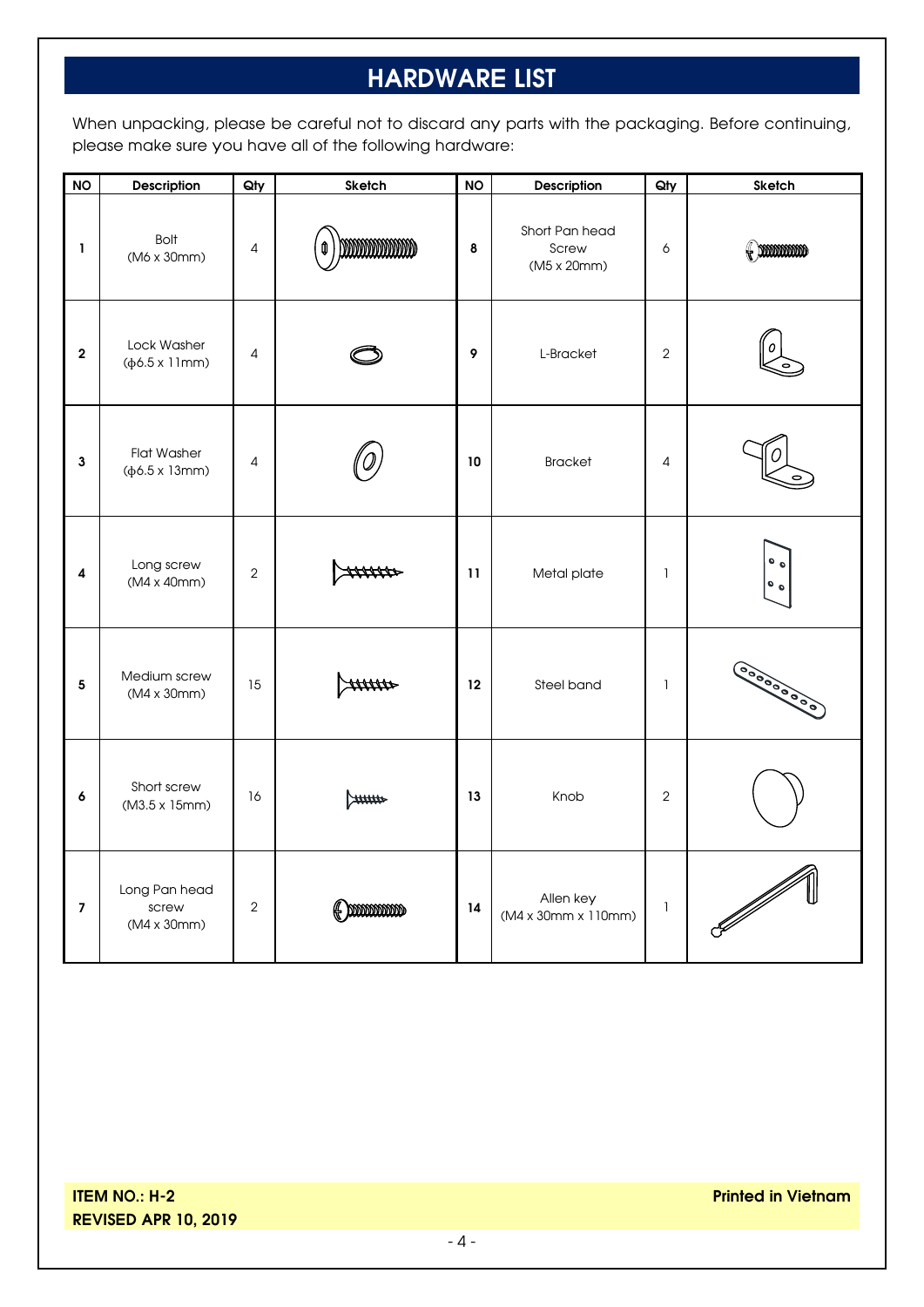Attach light (L) to crown (A) with screws (6) as shown below. Tighten with a screwdriver.



#### **STEP 2**

Attach back rail (D) to side panel (E) with pan head screw (8) as shown below. Tighten with a screwdriver.

Attach bottom shelf (G) to side panel (E) with bolts (1), and washers (2) and (3) as shown below. Tighten with Allen key (14).



**ITEM NO.: H-2 REVISED APR 10, 2019**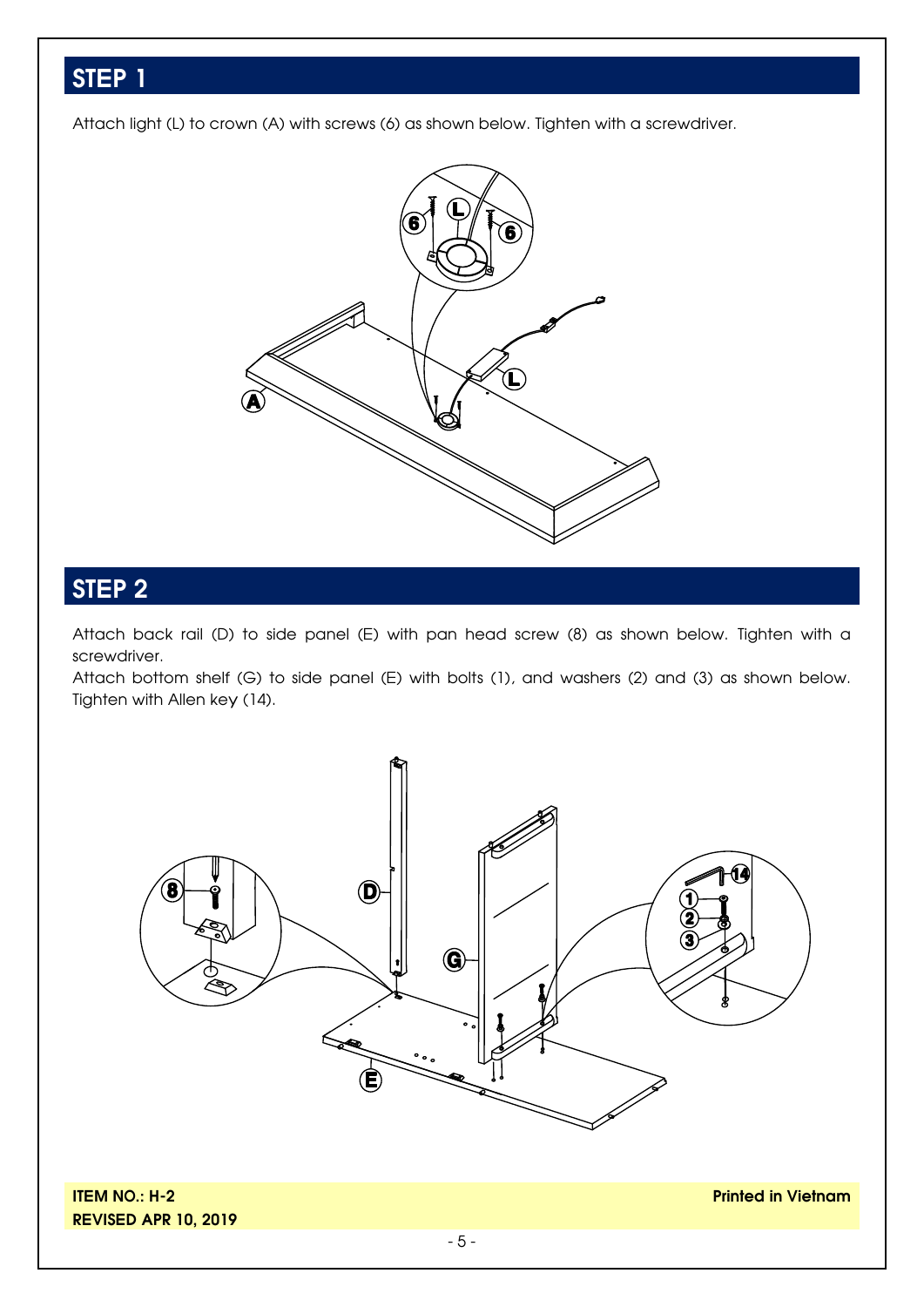Slide back panel (H) into the grooves as shown below.



#### **STEP 4**

Attach back rail (D) to side panel (E) with pan head screw (8) as shown below. Tighten with a screwdriver.

Attach bottom shelf (G) to side panel (E) with bolts (1), and washers (2) and (3) as shown below. Tighten with Allen key (14).



**ITEM NO.: H-2 REVISED APR 10, 2019**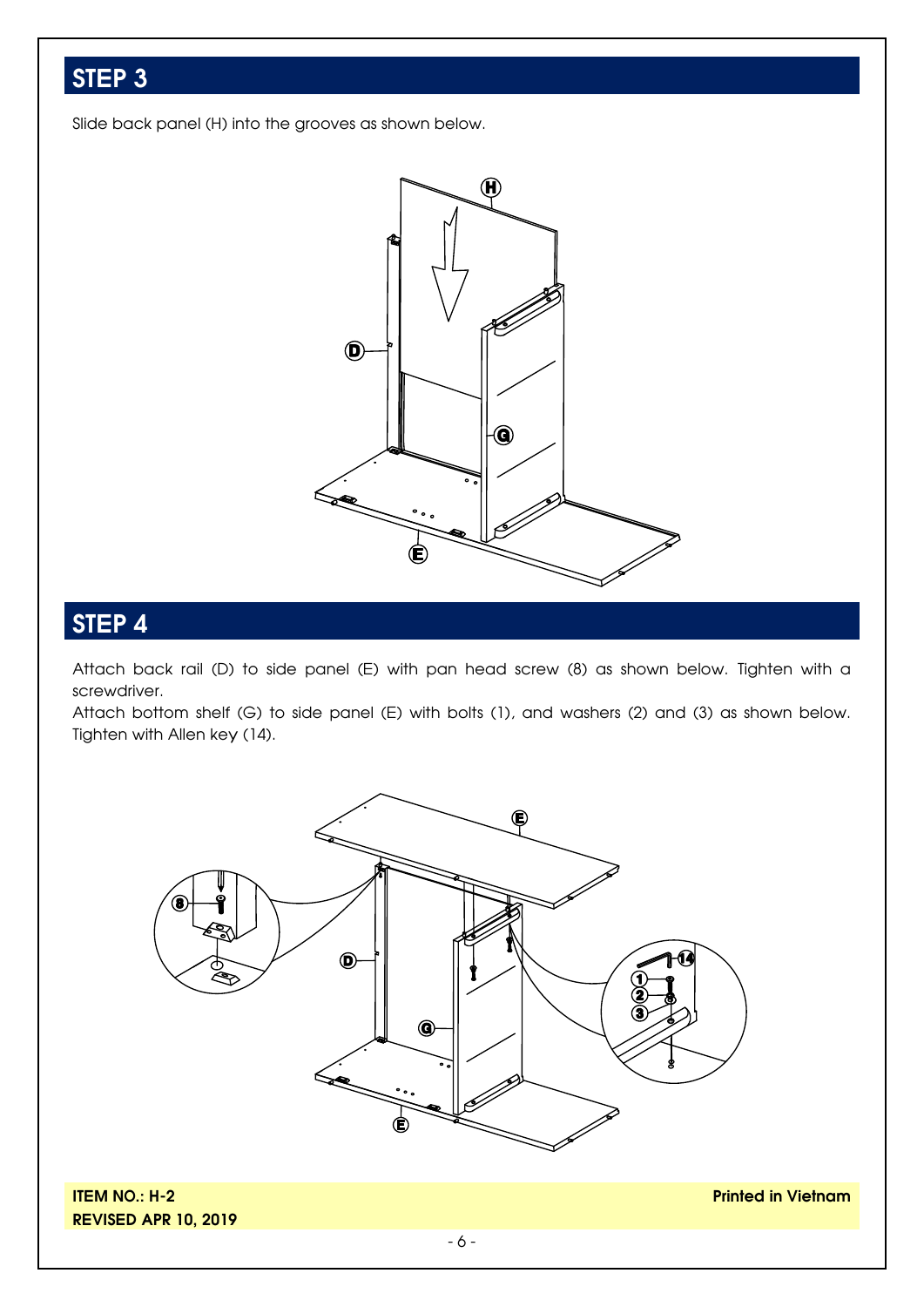Attach front frame with doors (B) to unit with pan head screws (8) as shown below. Tighten with a screwdriver.



#### **STEP 6**

Attach bottom shelf (G) to front frame (B) with L-brackets (9) and screws (6) as shown below. Tighten with a screwdriver.

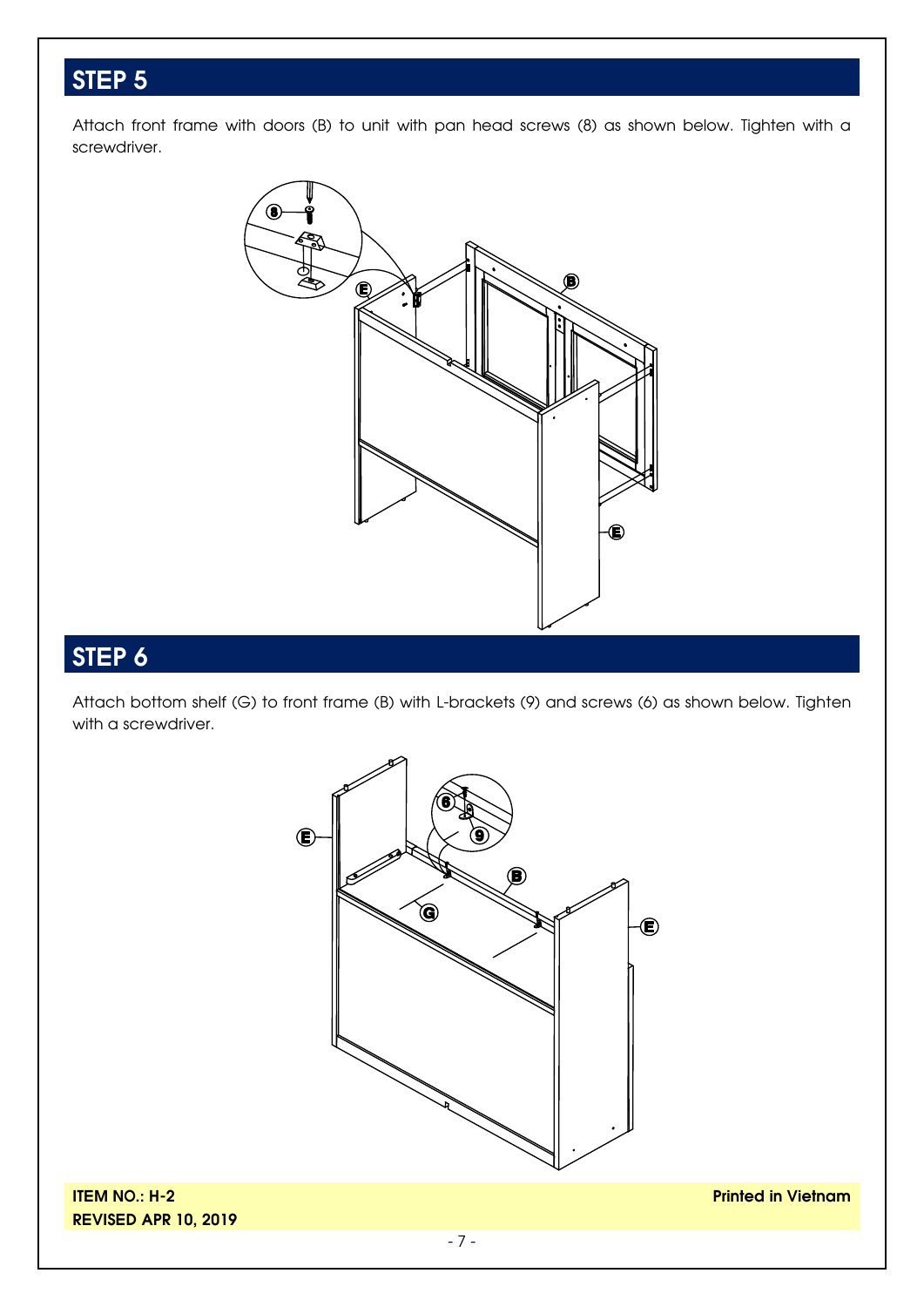Slide back panel (I) into the grooves as shown below.



## **STEP 8**

Attach base frame (C) to unit with screws (5) as shown below. Tighten with a screwdriver.



**ITEM NO.: H-2 REVISED APR 10, 2019**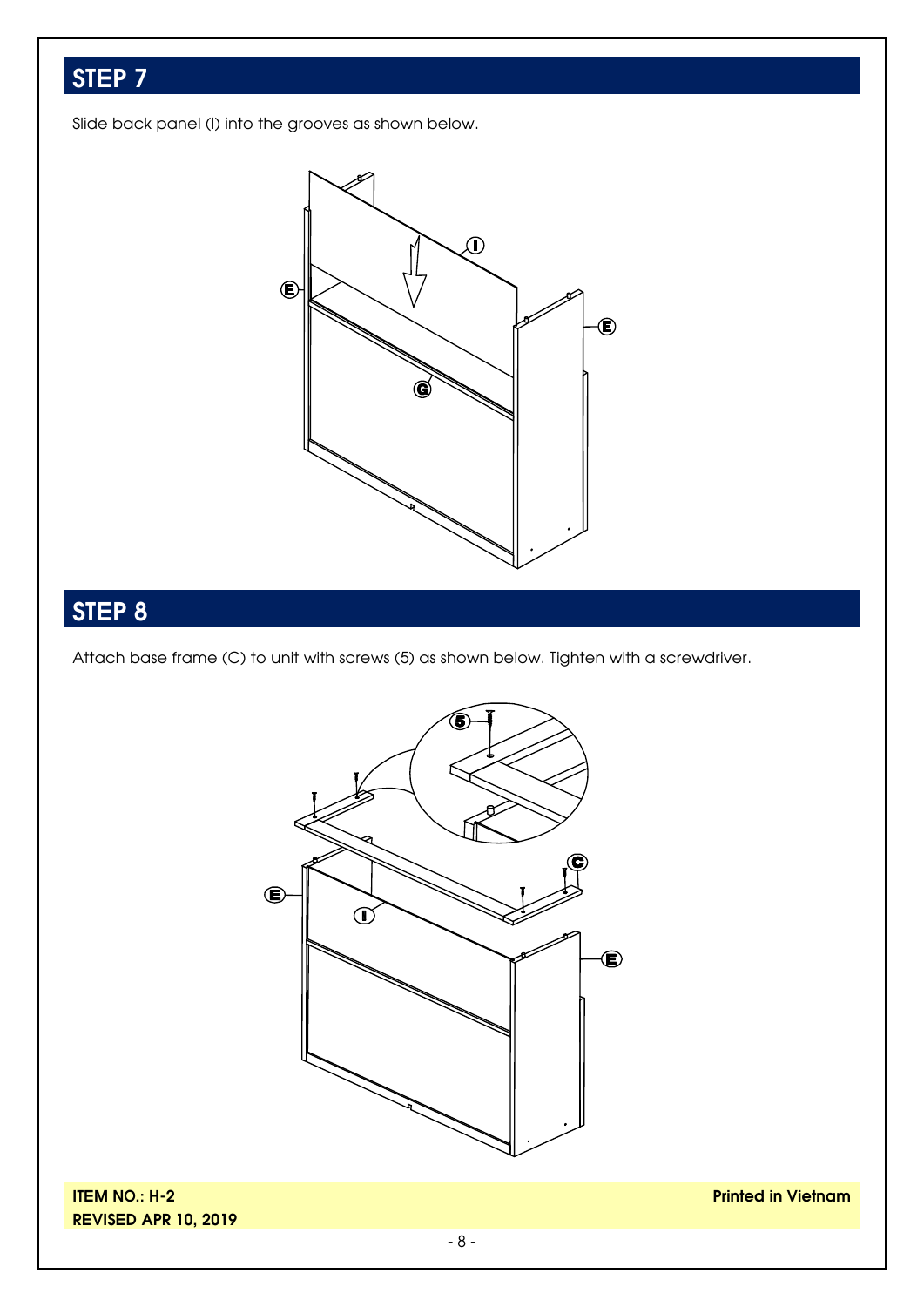Insert brackets (10) into the unit. Place the frame (F) on the brackets and attach with screws (6). Tighten with a screwdriver.

Place glass shelves (J) on the frame (F) as shown below.



#### **STEP 10**

Attach crown (A) to the unit with screws (5) as shown below. Tighten with a screwdriver. Attach knobs (13) to front of doors with pan head screws (7) as shown below. Tighten with a screwdriver. Insert glasses (K) into back of doors, and lock it.